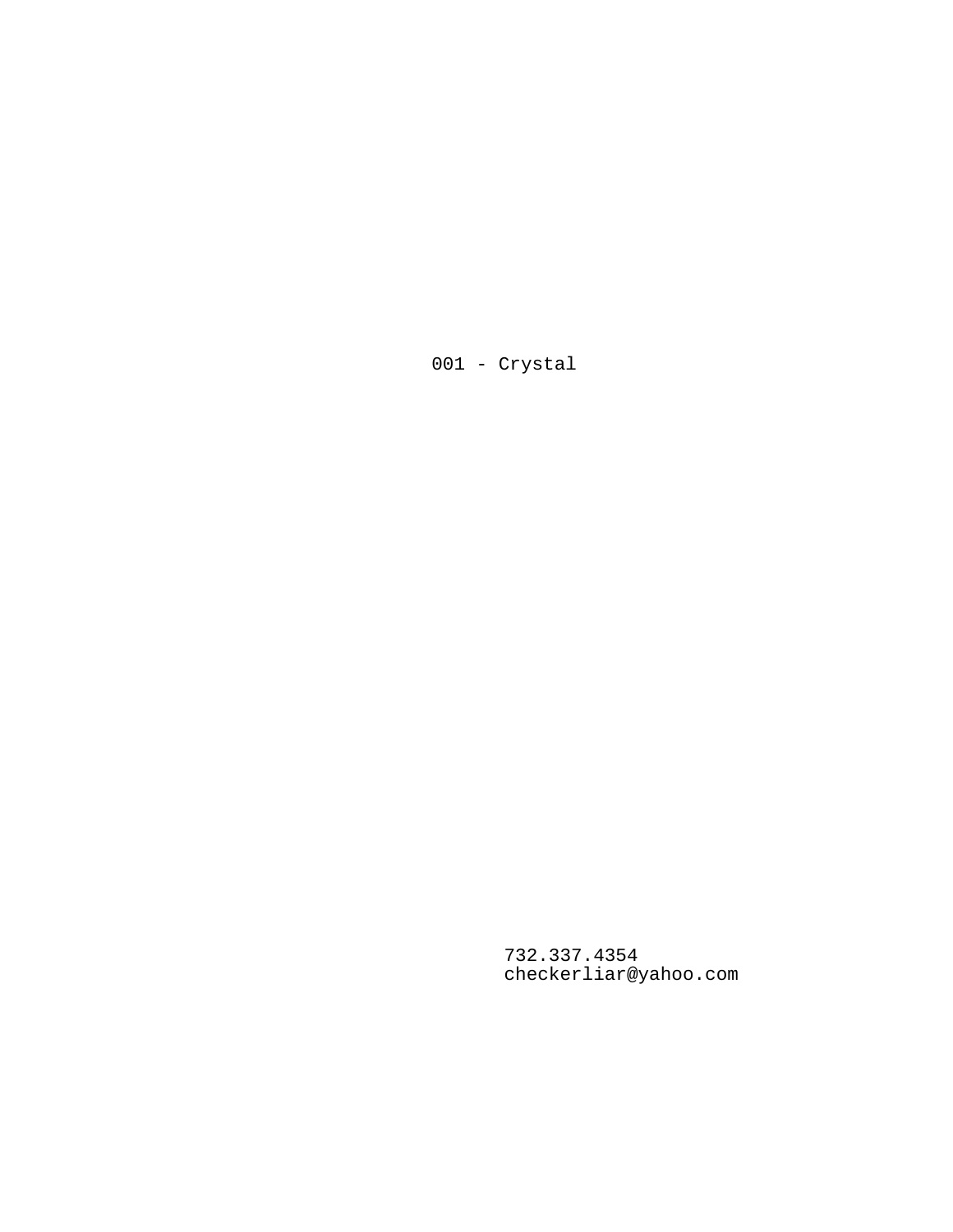#### BLACK SCREEN

The text messages from a group thread appear on screen. [LIZ] Need us to bring anything? [CRYSTAL] We can always use more candy. [JOE] No Reese's Pieces. [LIZ] You got it. [CRYSTAL] Everyone have their costumes? [LIZ] Yep. [SIMON] Oh yeah. [CHARLEY] : ) [LIZ] Charley, what are you going as? [CHARLEY] I'll never tell.

[CRYSTAL] I can't wait to see you all!!!

[SIMON] HALLELUJAH!

The texts fade out as the sounds of a party in full swing fade in.

INT. KITCHEN- 8:25PM

This whole sequence is a long tracking shot.

CLOSE UP on the microwave clock, showing the time on the screen. The shot pulls out to reveal the kitchen counter with a small TV, next to the sink. The TV is off and next to it we see Crystal's phone is plugged in and sitting on the counter. We see a text bubble appear above the screen:

[DAD]

Hey Crystal, your mother and I made it to Gettysburg. It's a real GHOST TOWN around here. Be safe. -- Deaddy and Mummy

The television turns on showing a weather report. The tickertape at the bottom reports thefts of patients' personal items from a local hospital and hospital staff are being questioned. On screen is REPORTER. The weather looks ominous.

In the background we hear the sounds of a party.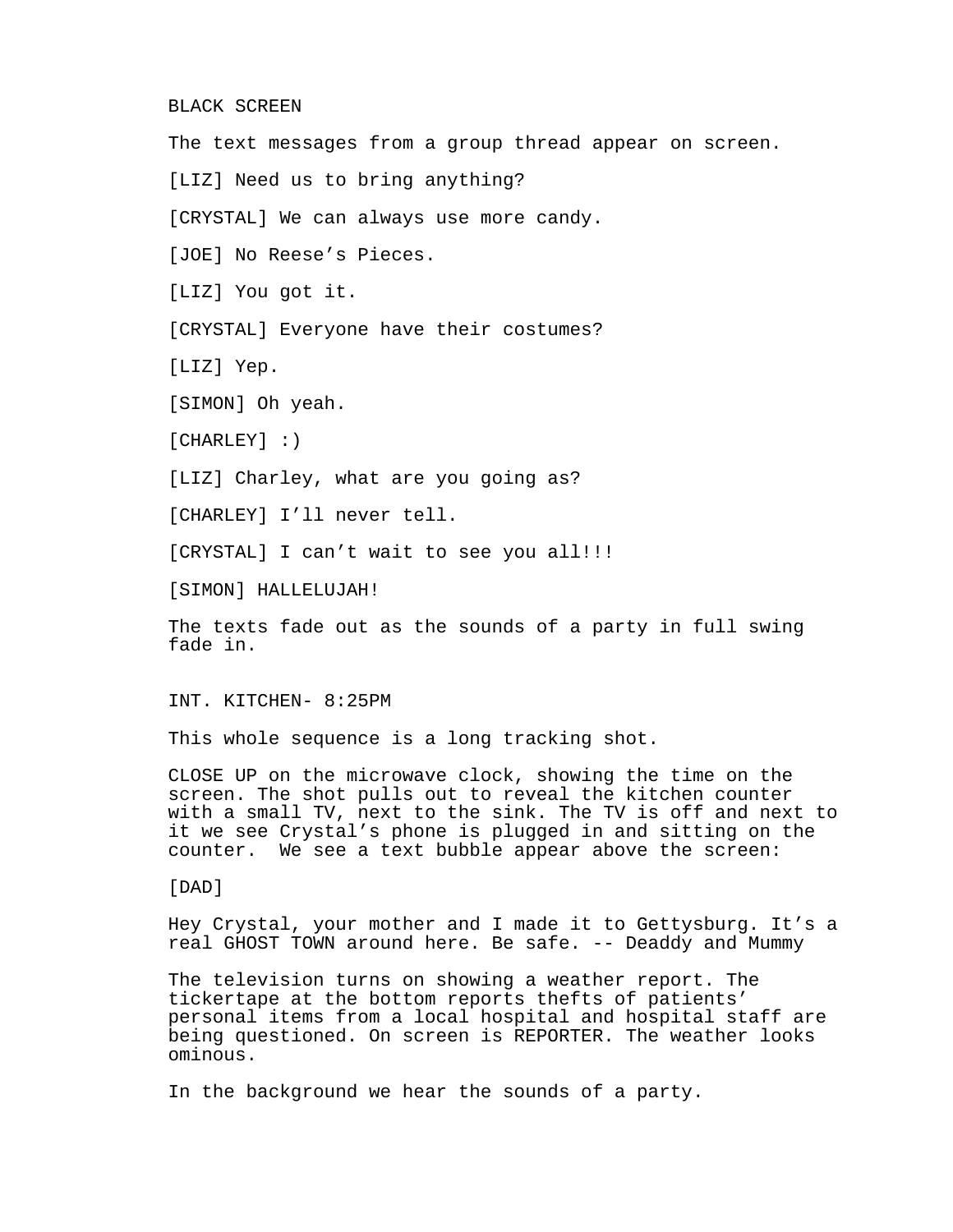### REPORTER

It looks like even the weather is getting in on the Halloween mischief this year. As you can see, the winds are definitely picking up. We have some conflicting reports at the moment, but the worst estimates say we're in for a storm that's going to trick or treat its way through the tri-state area. Keep your phones close and check for updates. This may turn into a tornado before morning.

The camera pulls back to reveal a modest kitchen where JOE MORTON stands, leaning on the counter, eating the white & yellow parts of candy corn. He is dressed in a toga with a laurel crown. He looks bored.

Out of no where, CRYSTAL HART appears. Joe is startled. She is dressed as Cleopatra and is clearly unhappy with Joe.

# CRYSTAL

Come on, Liz wants a group picture.

Crystal turns off the T.V. and pulls Joe out of the kitchen towards the family room. Joe has to reach back to grab his crown. The camera follows them into the...

## INT. FAMILY ROOM-CONTINUOUS

The room is crowded with guests in costume. We follow Crystal and Joe to a spot in the room where four girls are listening to a joke being told by SIMON PIERCE who is dressed as a priest.

> CRYSTAL Hey, your sister wants a group picture.

SIMON Ok, one second.

Crystal and Joe exit the frame. Simon turns back to the girls and finishes his joke.

> SIMON Anyway, the Rabbi says, "So, that's why the sausage isn't Kosher."

The girls all laugh and the camera follows Simon moving away into...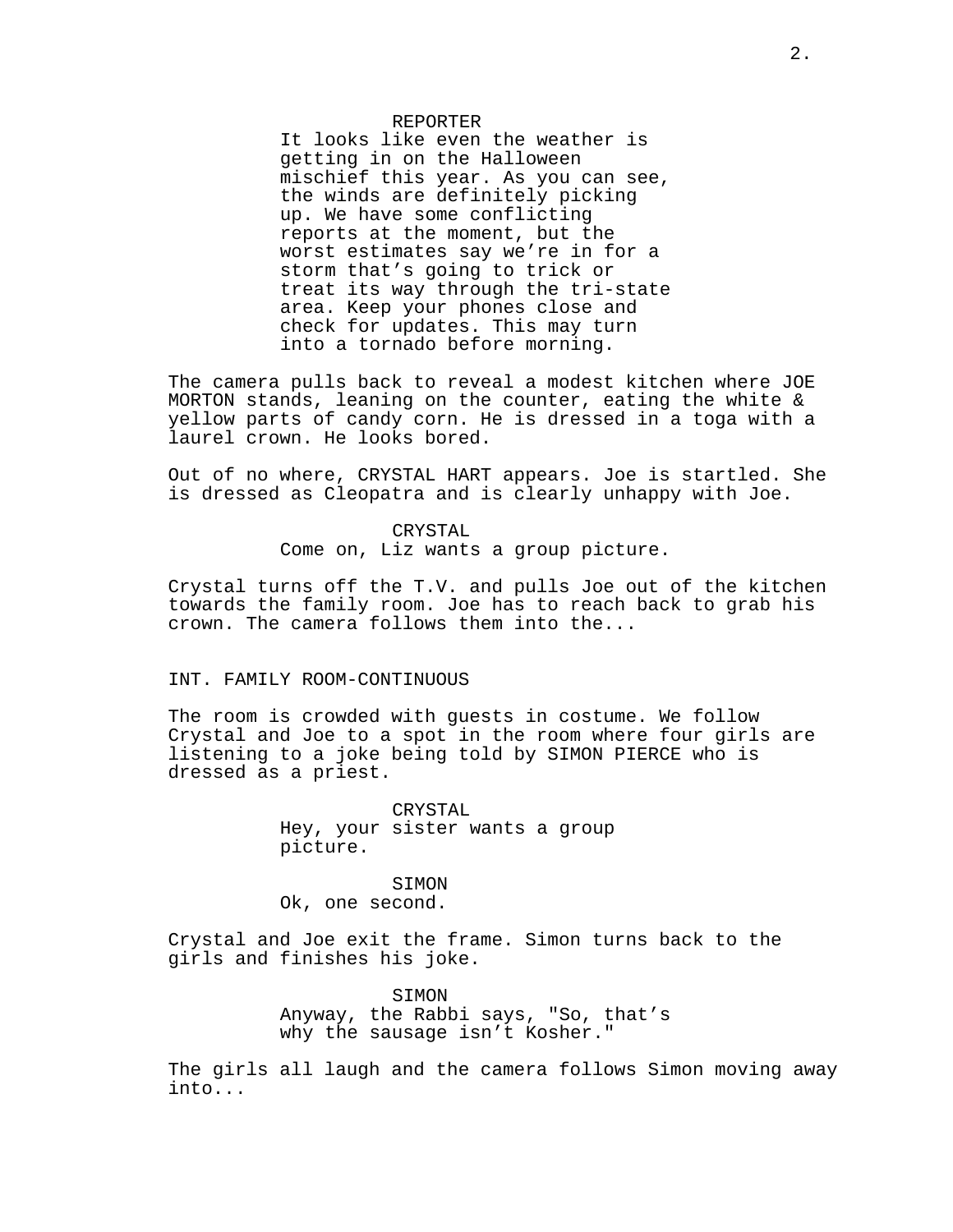## INT. KITCHEN-CONTINUOUS

Simon passes through the kitchen on the way to the living room. As he walks, his phone buzzes/text tone. He takes it out of his pocket and a text bubble appears on the screen.

TEXT: I'm bored. Distract me ;)

He begins to text back and he ducks off camera to the right as Crystal and Joe, re-enter the shot, moving into...

### INT. LIVING ROOM-CONTINUOUS

This room is the loudest and most crowded as Crystal and Joe try to find Liz. Joe hasn't put his crown on yet.

> JOE Where was she?

# CRYSTAL (pointing) In here with Charley.

They exit the frame as we move to see LIZ PIERCE (dressed as Rosie the Riveter) in the corner with CHARLEY BANKS (dressed as a mime). They are standing by the bathroom. As we approach them, Liz says something we don't hear to Charley who is clearly shocked and mimes pulling himself away from the situation using invisible rope.

We follow Charley away from Liz. While he's moving through the party, everyone's phones go off. People pull them out to check. Most ignore the message. As Charley reads it, a text bubble appears on screen:

TEXT: UPDATE: A high wind alert is in effect for your area from 8pm to 9am. Possible wind speeds up to 85mph. For more information visit www.weather.gov/obhistory/KVAY.html

Charley puts his phone back in his pocket and continues through the party until he finds Simon headed towards the bathroom. Charley grabs Simon's arm pulling him towards the kitchen where they find Crystal organizing the photo with Joe and Liz. Once Simon and Charley join them, Crystal ushers the whole group into...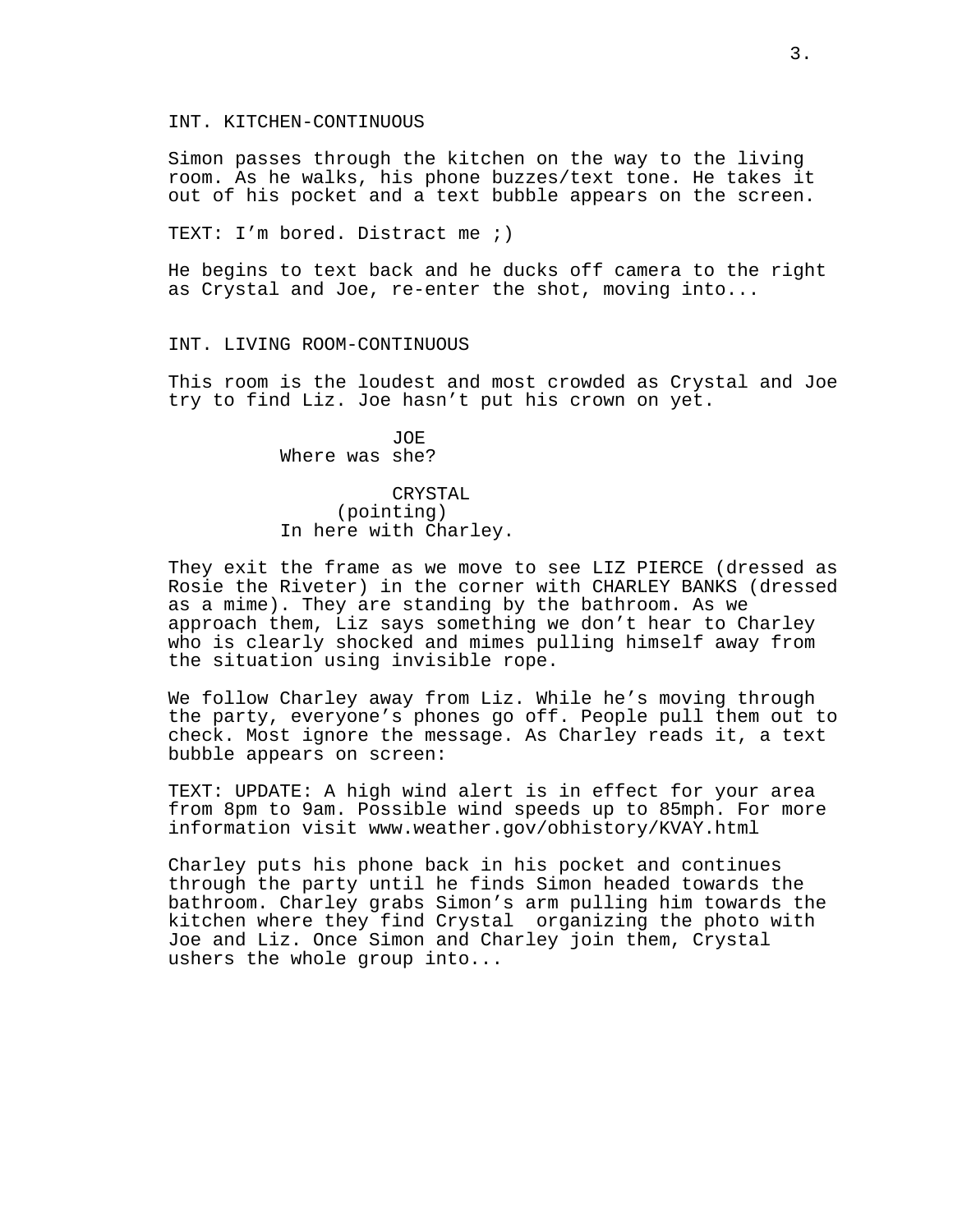## INT. KITCHEN-CONTINUOUS

Liz gets everyone in position by the windows. She hands off her phone to PARTY GUEST. The camera settles over Party Guest's shoulder. Crystal gets herself and Joe to the center. Simon and Charley each take a side. Liz is going to stand with Charley, but changes her mind and moves over to Simon. Charley notices this. Crystal puts Joe's crown on his head.

### PARTY GUEST

Ready?

Everyone nods.

PARTY GUEST

3. 2. 1.

The phone's shutter sound cuts us to...

## INT. LIVING ROOM-MIDNIGHT

The scene could not be more different than it was at the start. The music and guests are gone. The room is a mess. Crystal, wig off and make-up smeared, sits on a chair by herself. Liz is sitting on the couch. Simon sits on the floor with his back on the couch. He wears his blazer. Joe, in a t-shirt and boxers, paces in the background. NORA SHEPPARD sits alone in a chair. She is tied up with Joe's toga and a length of rope. She is also gagged.

No one is talking.

TITLE CARD

INT. LIVING ROOM-MIDNIGHT

As Before. Everyone is silent and avoiding eye contact.

LIZ What do you guys remember?

Silence.

LIZ

Simon?

Simon shakes his head.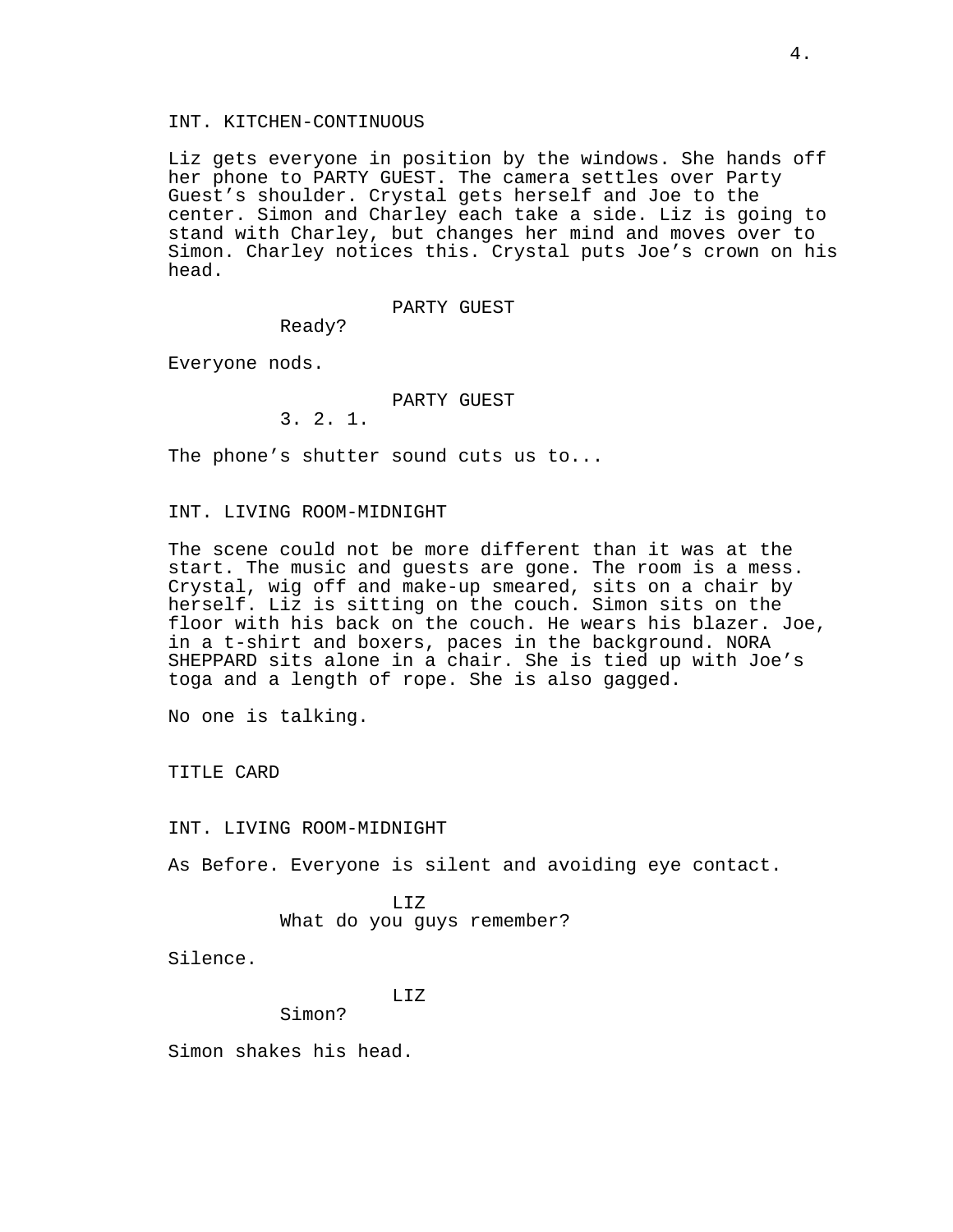Joe?

JOE Um, I showed up at 7 to help Crystal set up.

LIZ

# CRYSTAL

7:05.

JOE Fine, you tell it!

CRYSTAL Fine. At 7, I was setting up in the kitchen, waiting for Joseph to arrive.

INT. KITCHEN-7:00

Crystal, already in make-up and costume, is having trouble opening a bag of candy corn.

> JOE (O.S.) Does the Queen of Egypt need a hand?

Crystal looks up and sees Joe, in street clothes, standing in the doorway.

> CRYSTAL Alright, sexy. You do it.

Joe walks around behind her, wraps his arms around her and opens the bag in her hands.

> JOE Do I get a reward?

She spins around in his arms and hands Joe a gross, bloody toe with a plastic rocket ship through it.

> JOE Oh, what I've always wanted: a gross, bloody, toe with a rocket ship on it?

CRYSTAL It's a missile-toe!

Joe thinks for a minute.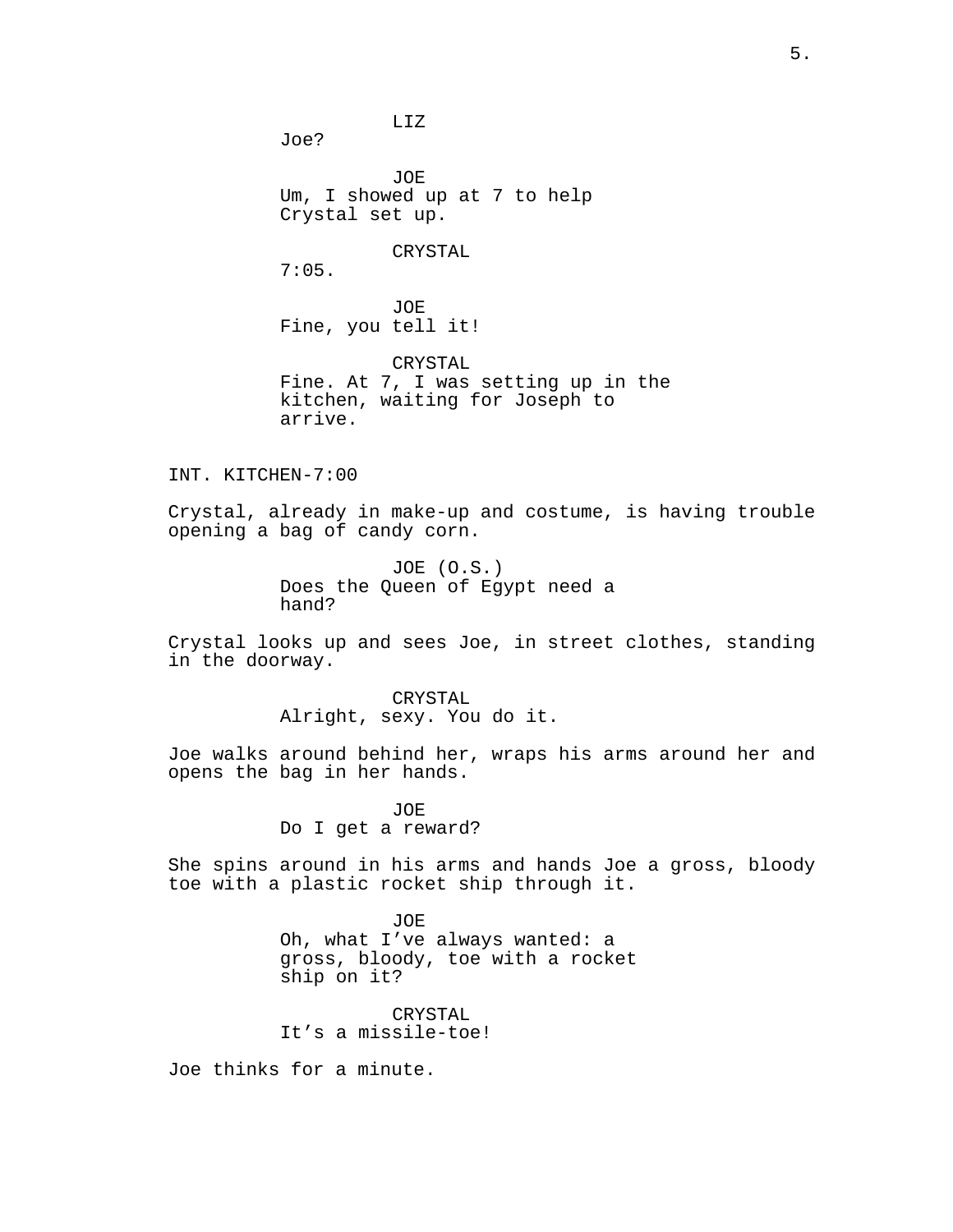JOE

So, if I were to hold this over my head..?

CRYSTAL

You're cute.

JOE

Yeah?

CRYSTAL

Mm-hmm.

Crystal plants a kiss on Joe.

She hands him a bag.

CRYSTAL You'd look a lot cuter in this.

He takes a moment to look disappointed before taking the bag.

> CRYSTAL Oh, and can you hang that in the doorway?

Crystal points towards the bathroom. Joe heads off to change. Crystal looks into camera

> CRYSTAL- NARRATION Liz arrived right at 7:30.

INT. LIVING ROOM-7:30

Crystal opens the door to let Liz in. She's carrying bags of snacks. In the background, Joe (now dressed in his toga) is hanging decorations. Liz and Crystal hug before Liz sees Joe.

> LIZ Hey! You look congenial!

CRYSTAL Word of the day calendar?

Liz nods and smiles.

LIZ Where do you want this stuff?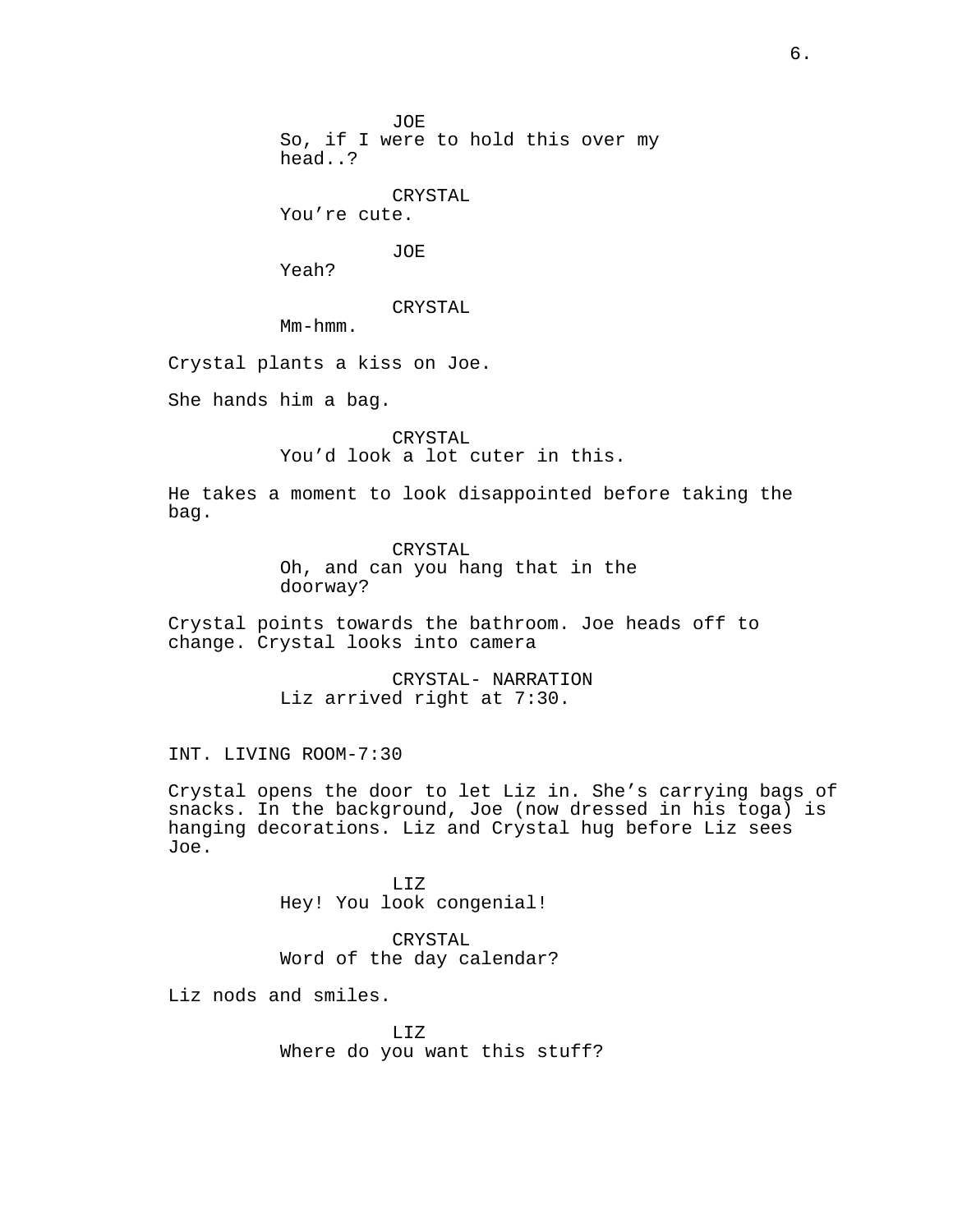CRYSTAL Just in the kitchen's fine.

Liz passes Crystal and sees Joe.

LIZ Julius Caesar. Exceptional!

JOE

Yea--

CRYSTAL (to Liz, cutting him off) No, Mark Antony. Remember, I told you?

LIZ

Oh right.

Liz exits to the kitchen as Crystal turns back to the camera.

> CRYSTAL- NARRATION I remember people started arriving around 8:00.

INT. LIVING ROOM-8:00

Crystal is holding the door open for other guests.

CRYSTAL- NARRATION Charley was one of the first.

She looks out to the porch to see if anyone else is coming inside. At that moment, Charley comes up behind her. He throws a handful of Halloween confetti over her. She spins around, surprised.

CRYSTAL

Hey!

Charley gives an over-exaggerated happy gesture and they hug. Liz has joined them from the kitchen.

> LIZ I thought you were coming with Simon?

Charley shakes his head and mimes riding his bike.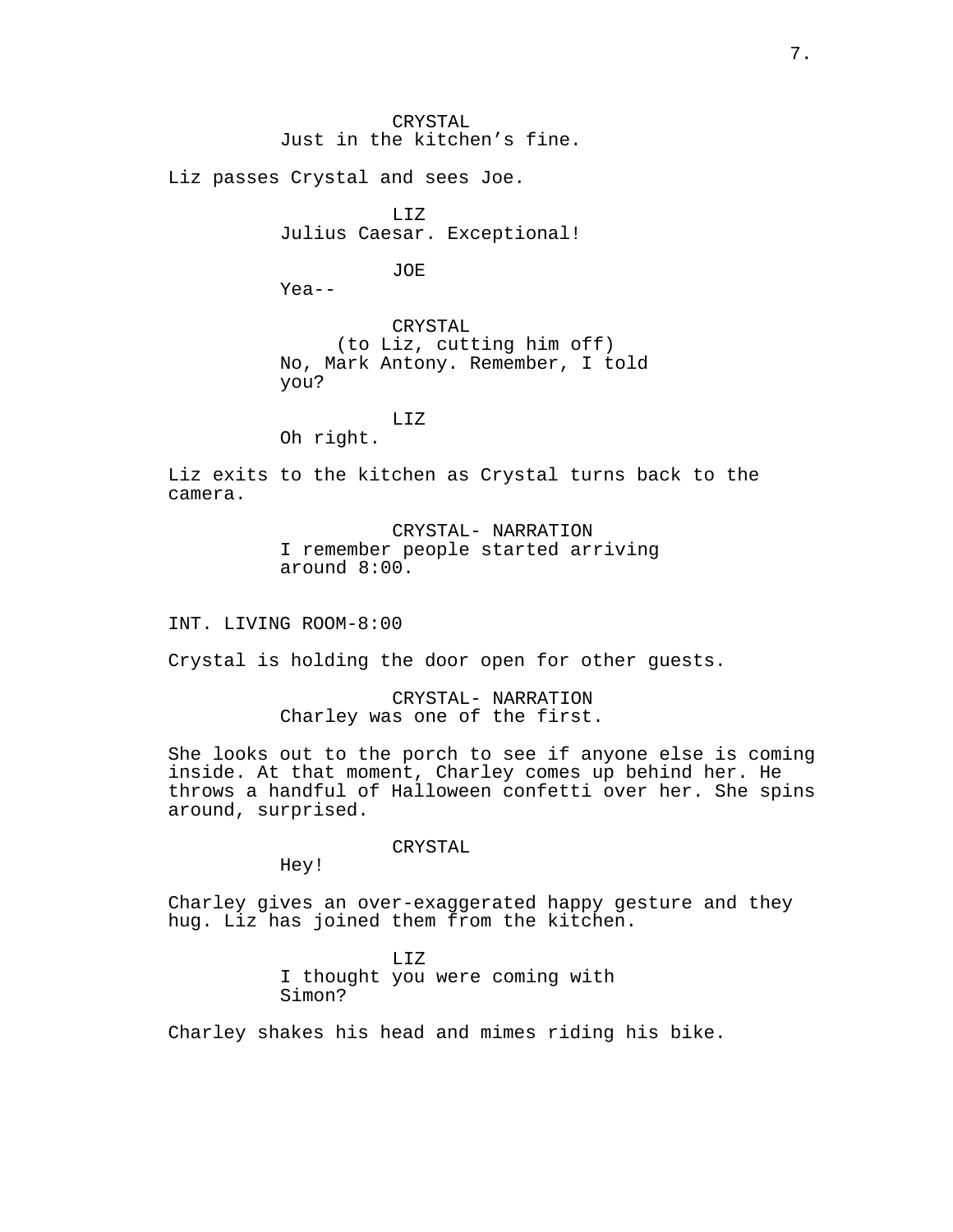CRYSTAL Oh, Simon is riding his bike.

Charley shakes his head again, points to himself and does the bike motion again. Joe walks up.

> JOE Charley! You rode your bike in this weather?

Charley gives a big smile.

CRYSTAL You're crazy! You put it in the garage, right?

Charley nods then notices Joe's costume. He acts out stabbing Joe and an over-dramatic Julius Caesar death. Crystal and Joe look confused.

> LIZ (about Charley) He's Julius Caesar

CRYSTAL (about Joe) Actually, he's Mark Antony.

Charley mimes "oh". Liz gives Charley a hug and they all head into the party.

INT. FAMILY ROOM-8:10

Crystal and Joe are mingling with guests. Joe looks unhappy.

Simon enters.

SIMON Now, who needs to confess their sins?

Crystal greets Simon with a hug. Simon's phone buzzes/makes a funny notification noise.

> CRYSTAL Oo, is that LadyNightingale? Have you seen a picture yet?

Crystal snatches his phone. Simon snatches it back.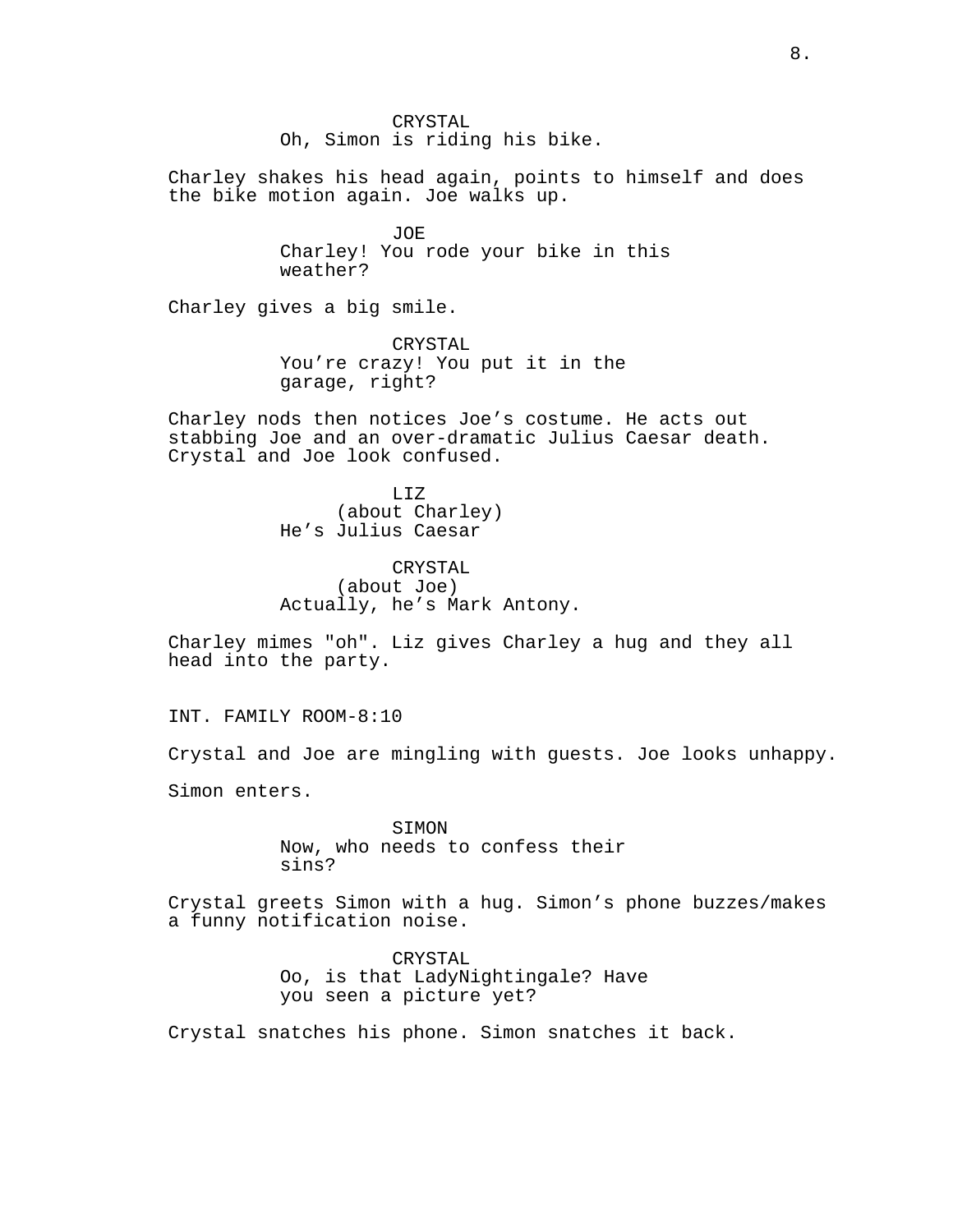SIMON None that I can show you.

CRYSTAL I can't believe you don't even know what she looks like.

SIMON That's the whole point of the app. No pictures. You have to get to know each other.

JOE Wait, what's her name?

CRYSTAL He doesn't know yet.

SIMON Nah, we're keeping it mysterious.

CRYSTAL Yeah, they're keeping it "mysterious."

SIMON Julius, where's the sacramental wine?

Joe and Simon wander towards the kitchen. Crystal calls after them.

> CRYSTAL He's Mark Antony!

INT. LIVING ROOM-9:00

CRYSTAL- NARRATION Except for Joe's bad mood, my party was going perfectly. And then the weather came in an wrecked it all.

Guests take out their phones and look at weather alert. The text appears on the screen.

TEXT: UPDATE: Tornado warning is in effect in your area from 9pm to 12am. Expected wind speeds up to 100mph. The city has issued a State of emergency. Exercise extreme caution.

The party music suddenly stops. The guests all turn to look at each other, confused. Crystal watches as Joe steps away from the speakers and towards the center of the living rooms.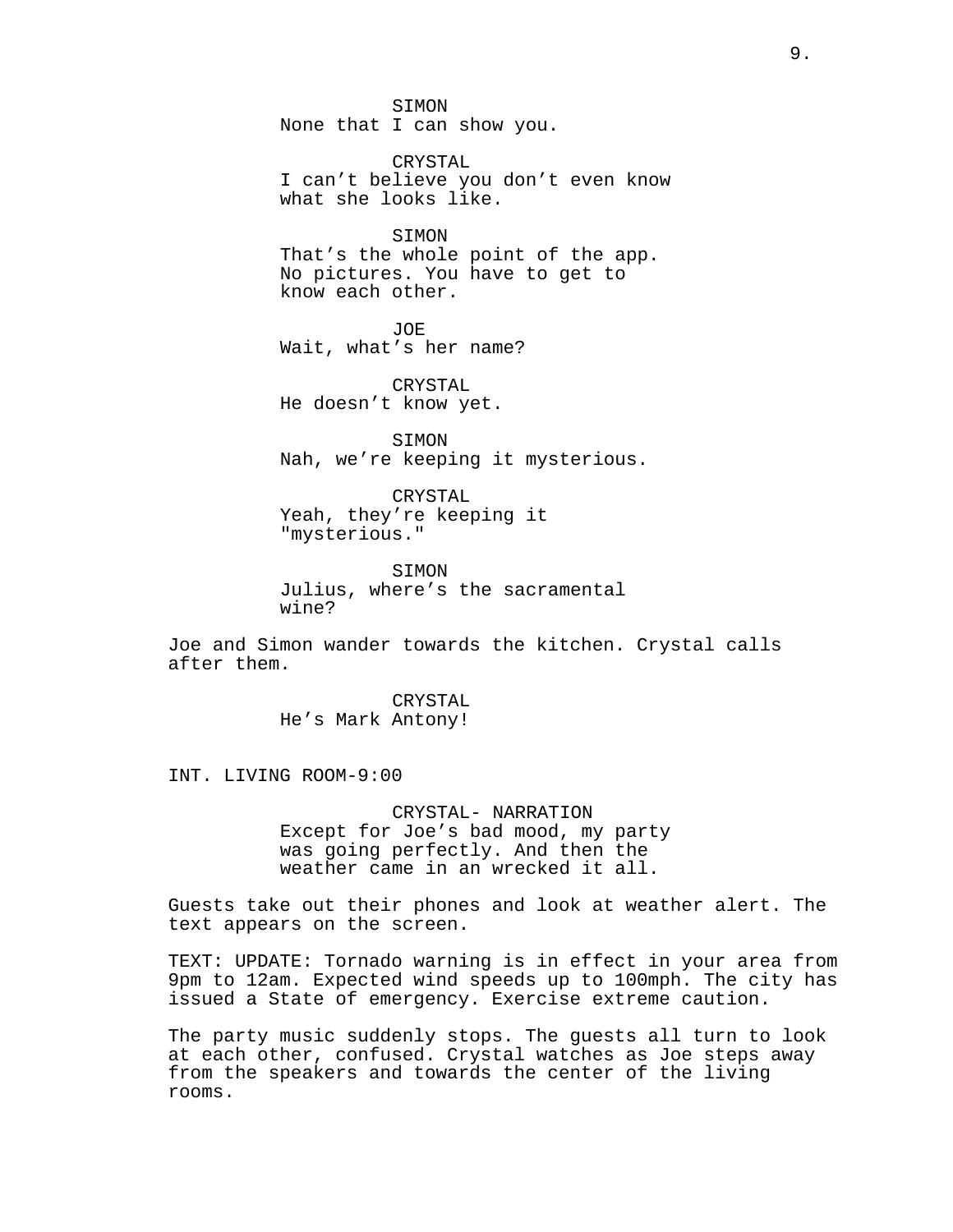Alright people, it's pretty bad outside already and it's only going to get worse. We think it's probably best if everyone leaves.

Crystal watches as the mood in the room immediately shifts. People begin grabbing their things, saying goodbyes, and heading for the door. Crystal stares at Joe in disbelief.

INT. KITCHEN-9:30

After seeing the last of her guests leave, Crystal walks back into the kitchen. She is upset. Joe and Simon are standing in the center of the kitchen. Liz is sitting at the table (close to the family room). Charley is standing by the front window, opening the blinds.

> CRYSTAL You guys are still staying, right?

LIZ Yeah, of course!

SIMON (taking off his blazer) It'll be an adventure. Plus, Charley is still awake.

Everyone laughs. Charley barely smiles and looks at the window ominously. Simon hangs his blazer on a chair.

> JOE Well, I'll get out of costume.

CRYSTAL I bet you couldn't wait.

JOE

What?

CRYSTAL You could've at least pretended you were having a good time tonight.

JOE Look, everyone else left. The party is over. What difference does it make? No one else is coming!

Doorbell. Joe answers the door.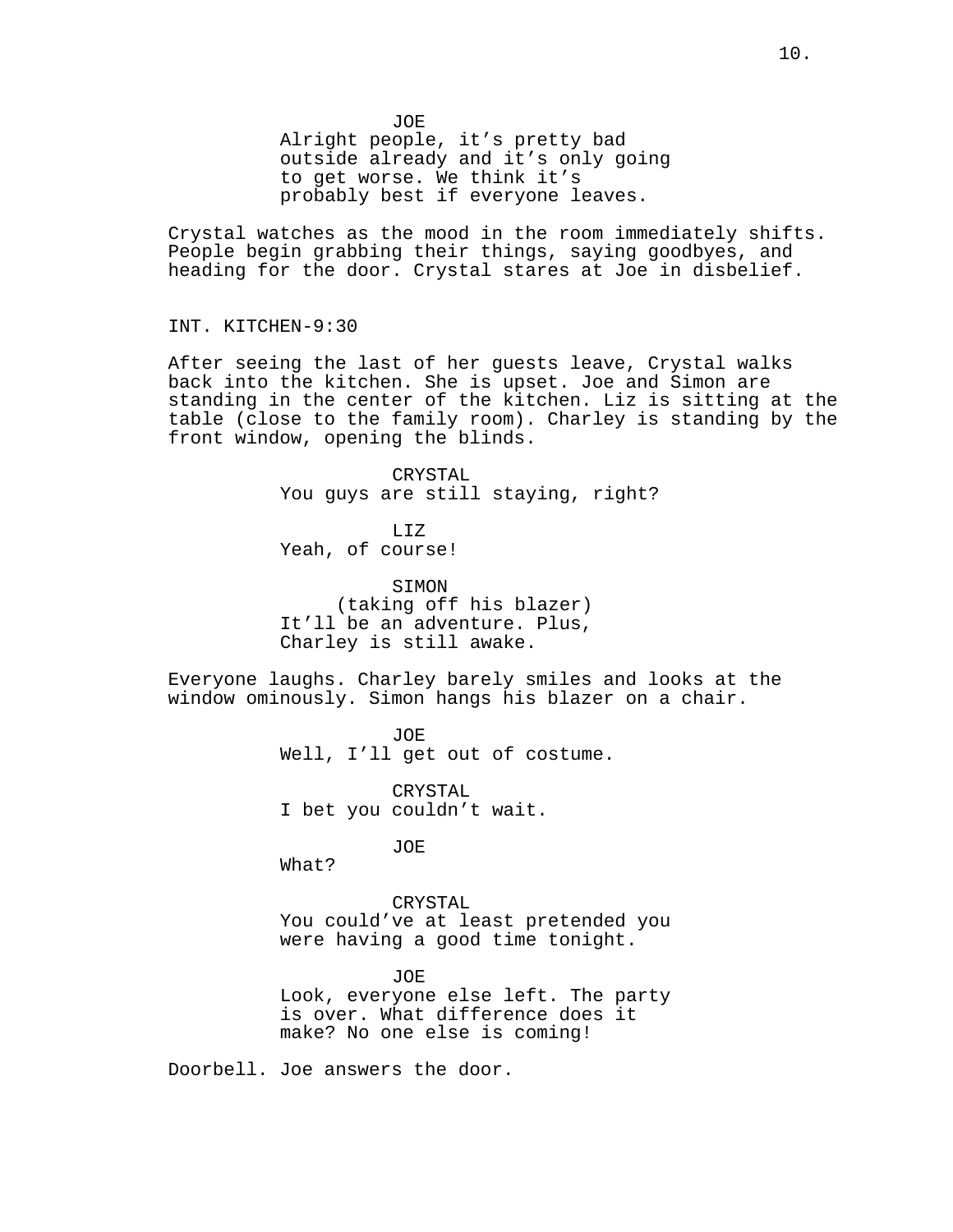INT. LIVING ROOM-MIDNIGHT

As Before

Crystal points at Nora.

CRYSTAL And that's when she walked in.

INT. KITCHEN-9:30

Crystal is still standing there waiting for Joe to come back.

> JOE (O.S.) Please, come in.

Joe enters with Nora. She is dressed in very tight, bloody scrubs and looks tired and lost. She is wearing a lot of make-up and a significant push-up bra. Crystal tenses up at the sight of Nora's outfit.She backs away from Nora towards the front windows by Charley.

> NORA Thanks so much!

JOE No problem at all.

NORA

(to the whole group) Um...hi. I'm really sorry to interrupt but my car broke down and I saw the lights on.

SIMON Bless you, my child. Praise be to the lord for guiding you safely here.

Liz smacks him across the back of the head. She crosses over around the table to walk over and shake Nora's hand.

> LIZ Ignore him. Hey, I'm Liz.

> > NORA

Nora.

LIZ This is my brother, Simon.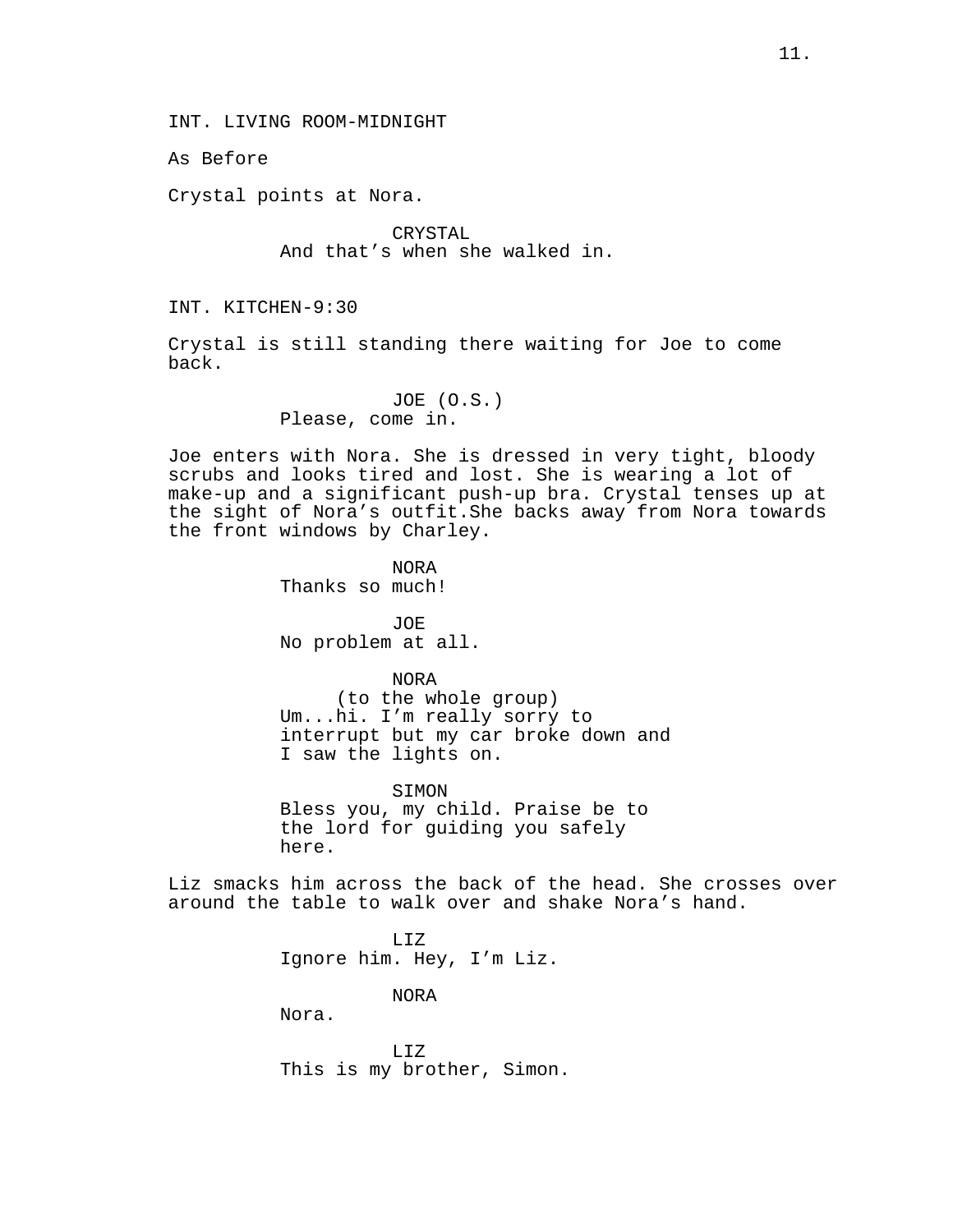SIMON Father Simon.

LIZ

Shut up.

Charley waves somewhat glumly.

LIZ And that's Charley. And Crystal.

Crystal waves tersely.

LIZ And, you've already met Joe.

Joe smiles.

CRYSTAL- NARRATION And right then I knew the night was about to get much worse.

SIMON How's the storm?

NORA It's pretty bad.

Joe ushers Nora to a seat at the table and she carefully sits down.

> SIMON Charley! Show our new disciple some of your mime-ery.

Charley smiles.

INT. KITCHEN-9:55

Charley is now at the head of the table (center of the kitchen). He is doing mime tricks badly: "Trapped in a box", "Leaning on nothing", making a small flower appear from nowhere. Joe and Nora sit in the chairs closest to the front door. Liz and Crystal sit in the two chairs against the wall. Simon is hovering by the counter. Charley is starting to look like this is getting old.

> LIZ (to Crystal) Hey, I have a question for you.

She leads Crystal over by the windows away from the group.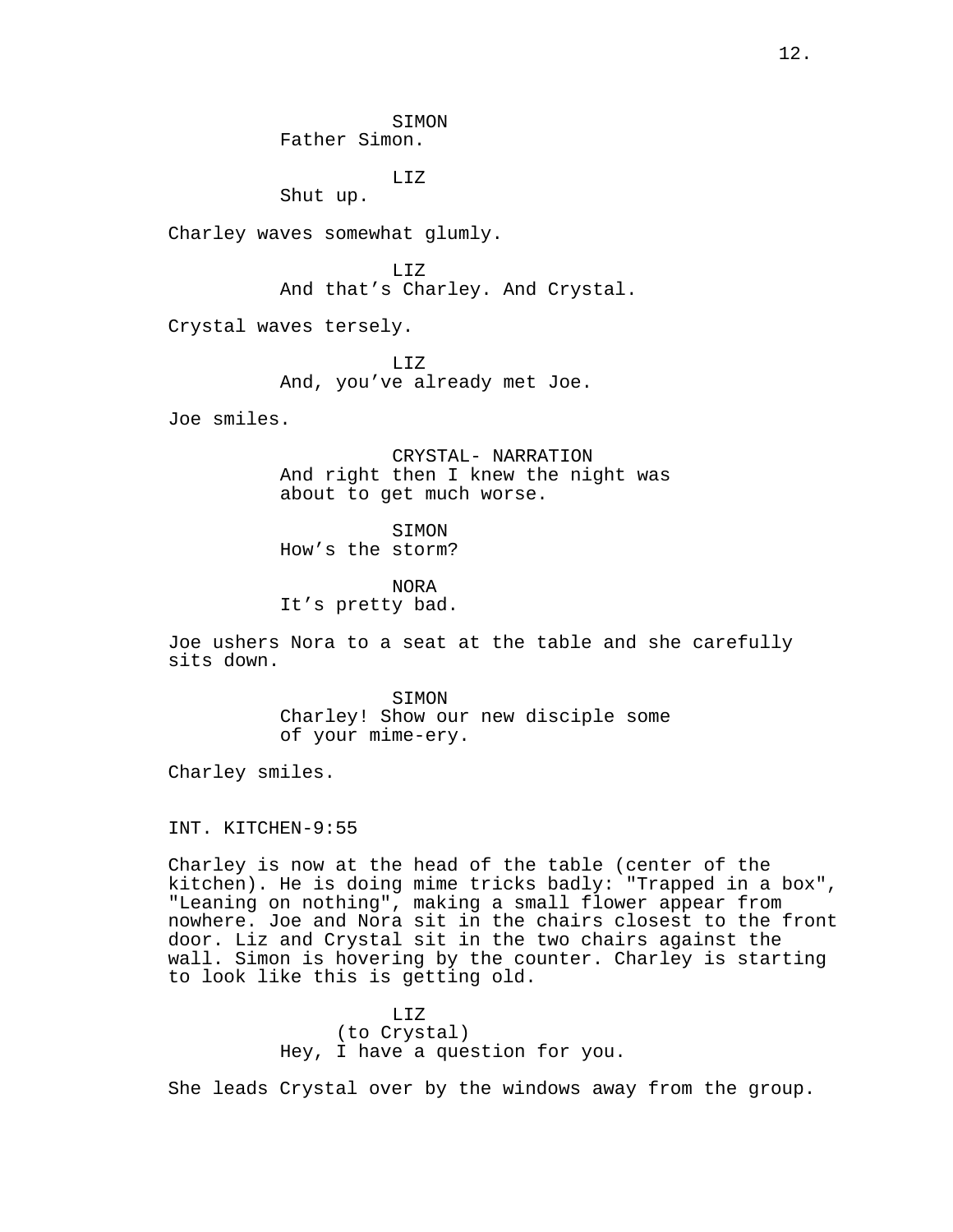CRYSTAL'S POV: Pan and rack from Liz in the foreground, to Charley miming to Joe & Nora sitting at the table. She is most focused on Nora & Joe. The sounds of Liz and the group fade in and out.

Charley pulls a flower from nowhere and throws it to Joe. He turns and hands it to Nora. She smiles and then hands it back to Charley.

In the background, Charley is still performing. Joe is sitting at the table next to Nora. Simon is sitting by the counter.

> LIZ So, there was a guy at the party that I think I really like.

CRYSTAL Oh, that's so awesome.

LIZ

Yeah, and I'm not sure what to do about it. I started talking to him and I thought it was going well, but then I think I made a false assumption and said the wrong thing and then he sort of walked away.

Awkward silence. During this, Nora asks Joe something. He smiles and gets up to lead her out of the room. He points her around the corner toward the bathroom. After a moment, he follows her out of sight.

Charley stops performing, pulls out his phone and walks to the far kitchen window to check the weather. Simon takes out his phone too and surreptitiously starts texting.

> LIZ So do you think I should try to talk to him again? Or should I just forget about it?

CRYSTAL Where'd Joe go?

Crystal walks around Liz and heads for the bathroom. When she rounds the corner, she sees Joe pinning Nora to the wall passionately kissing her under the "missile-toe".

# CRYSTAL What are you doing?!

Joe and Nora split apart. Simon and Liz come running. There's a few moments of confusion. Crystal is speechless.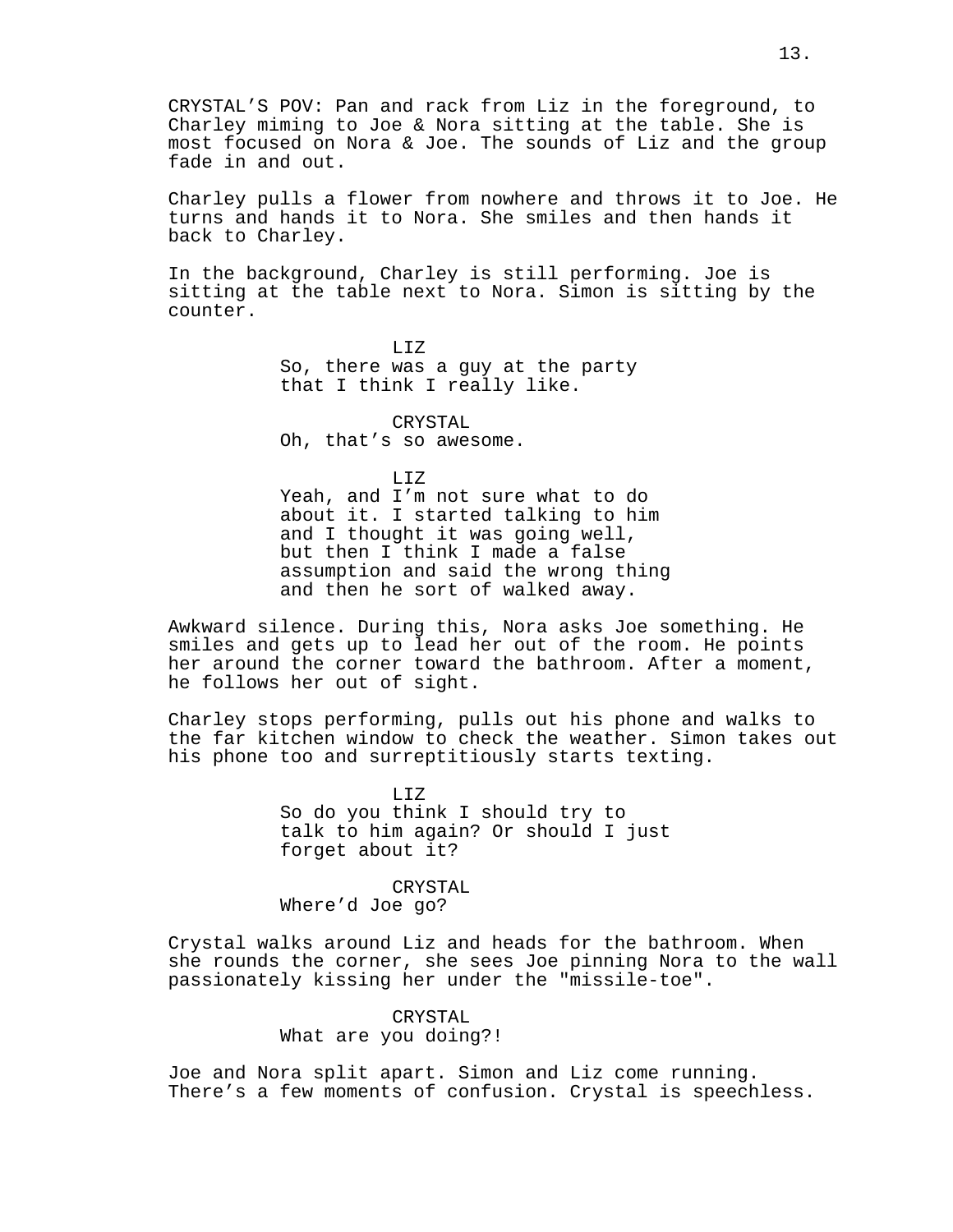Crystal starts running towards her bedroom.

JOE

Crys!

Door slams.

INT. CRYSTAL'S BEDROOM-CONTINUOUS

Crystal slams her door and pulls of her wig. She paces. There's a knock at her door.

> LIZ (OS) Crystal? Can I come in?

Liz enters Crystal's room and closes the door behind her. Crystal continues pacing.

> LIZ Oh my God, Crys. I can't believe he'd do that! I am incredulous.

Crystal is silent.

LIZ Are you okay? Talk to me.

CRYSTAL Where's her stethoscope?!

LIZ

Her what?

Crystal digs in her closet and produces a neatly wrapped box. She hands it to Liz.

> LIZ What's in the box?

Crystal motions for Liz to open the box. Liz reveals a sexy nurse costume.

> LIZ What is this?

> > CRYSTAL

Joe has a nurse fetish.

Crystal dissolves into hysterics and sits on the bed.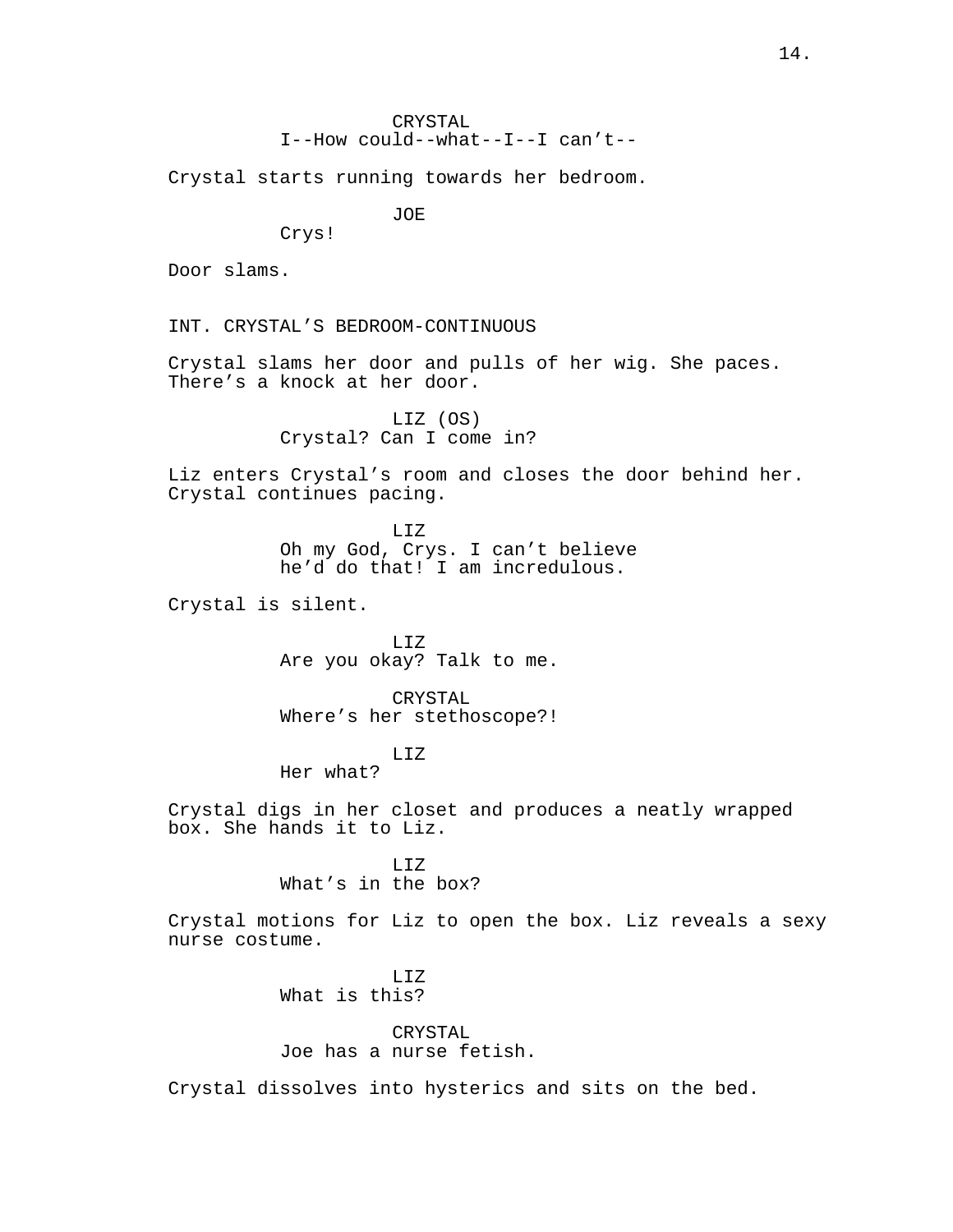### INT. LIVING ROOM-MIDNIGHT

As before. Everyone is silently taking in what Crystal just said. Nora looks shocked. Joe looks embarrassed. Simon is putting it together.

#### SIMON

Oh.

# CRYSTAL So then...

INT. CRYSTAL'S BEDROOM- 10:20

Liz is sitting on the bed. Crystal is still pacing.

# CRYSTAL ...and we always have to do what he wants to do. And he's constantly teasing me about my poetry. And he won't eat anything orange!

CRYSTAL- NARRATION Seriously, that's weird right?

There's a knock at the door.

CRYSTAL

No!

Ok.

SIMON (O.S.) Uh...Liz, are you in there?

LIZ What's up, Simon?

SIMON (O.S.) Crystal, can I come in?

> CRYSTAL (grudgingly)

Simon opens the door cautiously. He seems really nervous.

SIMON Sorry to interrupt. Liz, I can't find my phone. Can I borrow yours?

LIZ

Oh, sure.

Liz hands Simon her phone.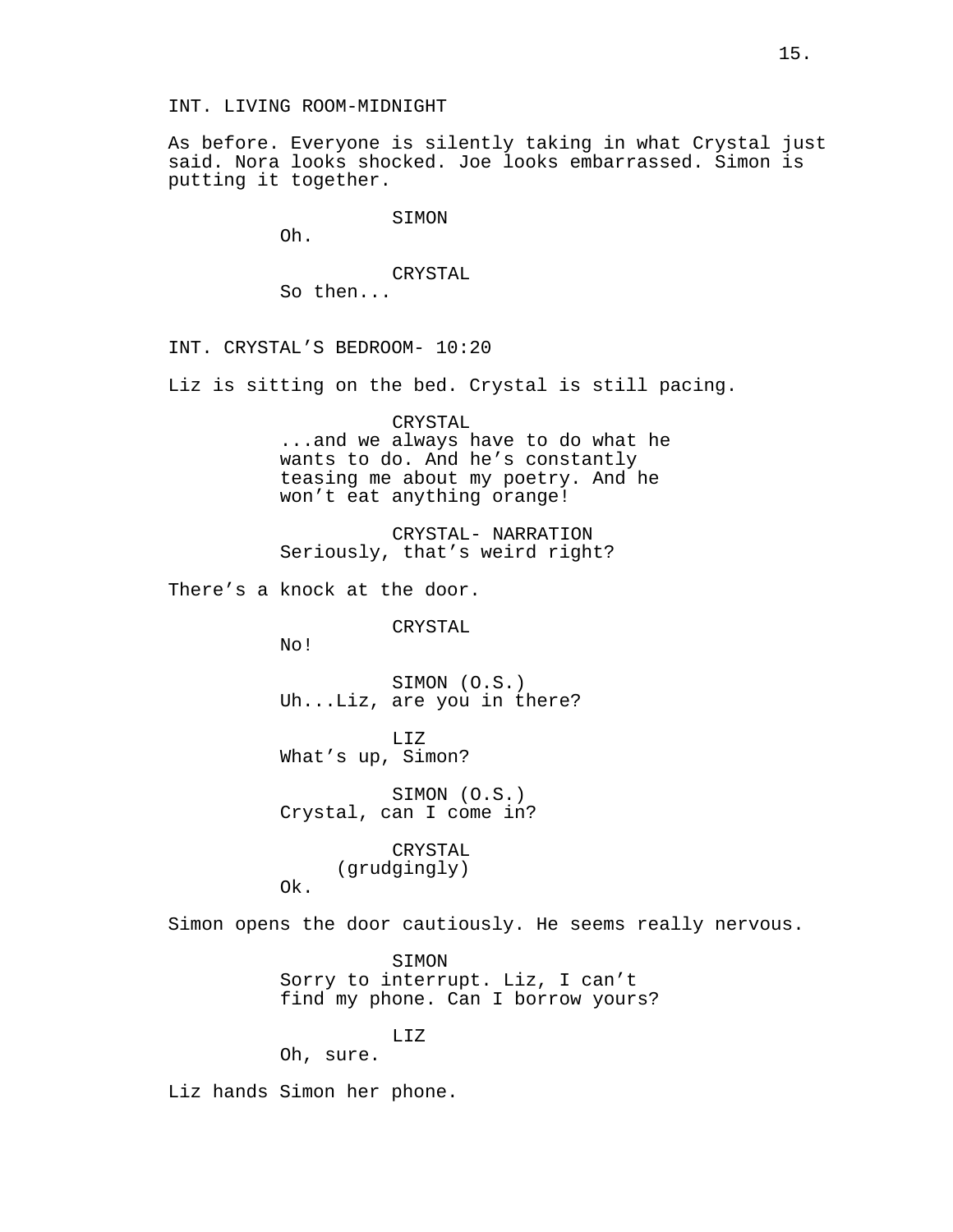SIMON Thanks. By the way, you two haven't seen Charley have you?

CRYSTAL

No.

LIZ No, We've been in here the whole time.

SIMON

Ok, he's probably trapped in a box somewhere. Thanks for the phone, Sis. Crystal...remember, God always gives us what we need in time.

Crystal cracks an exasperated smile. Liz gets up and pushes Simon out of the room.

> CRYSTAL- NARRATION And the next thing I remember...

INT. LIVING ROOM-MIDNIGHT

As before.

CRYSTAL ...was Simon coming back to tell us he couldn't find Charley anywhere.

JOE Didn't someone try to call him?

SIMON Yeah, I did.

INT. LIVING ROOM-10:30

Everyone is gathered in the living room. Crystal is sitting by herself. Liz is sitting nearby. Joe and Nora are standing in opposite corners. Simon is in the middle with Liz's phone to his ear.

> JOE Anything?

SIMON It's ringing.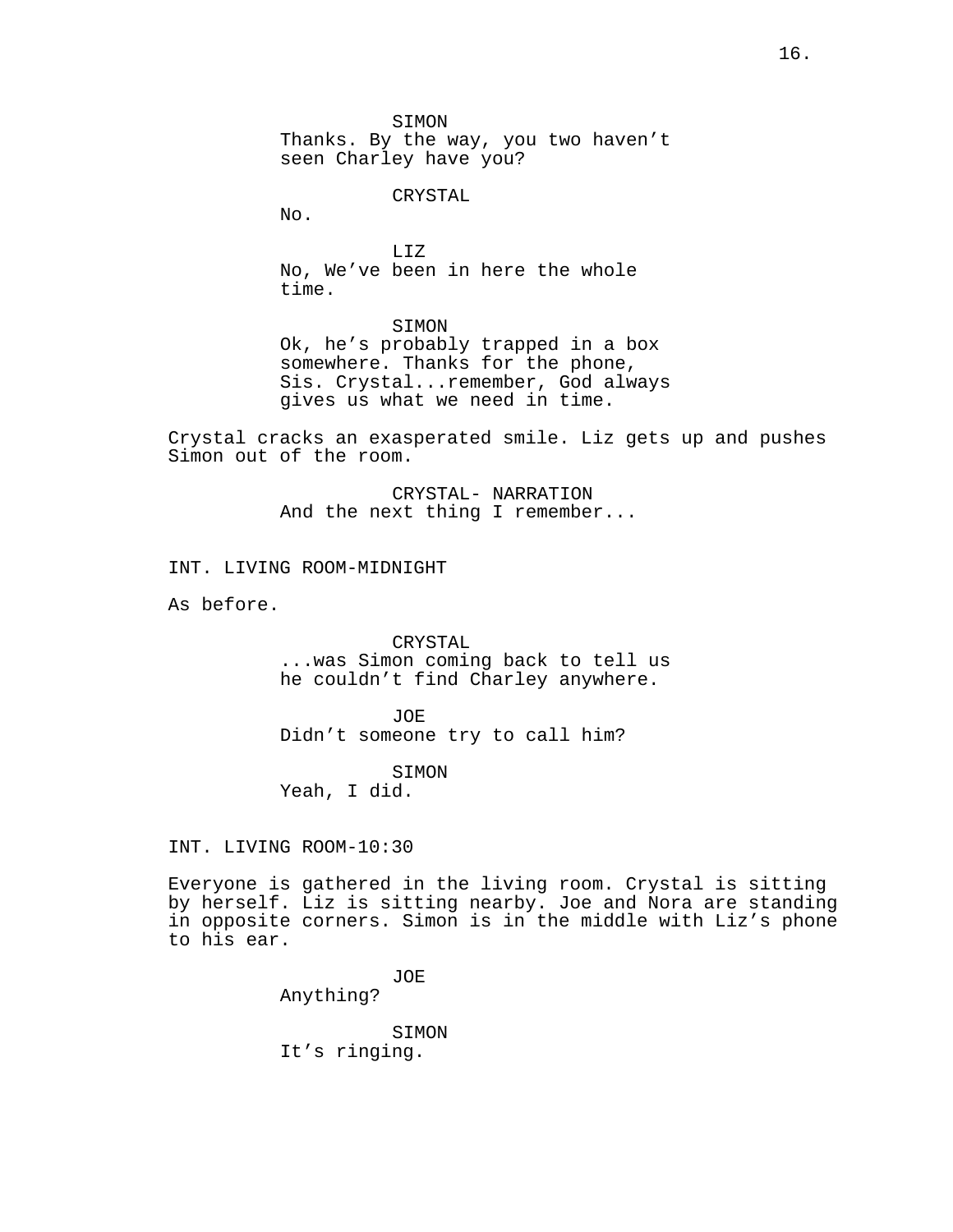LIZ Where was he when we were in Crystal's room?

Simon & Joe look at each other.

NORA He was here when I came in.

CRYSTAL Yeah! We know that already. Thanks!

Simon puts the phone down.

SIMON

Voicemail.

LIZ He can't have left. Let's search the house.

JOE Simon and I already did.

CRYSTAL Right, so now, we'll do it for real.

Before Joe can respond. Crystal gets up.

### CRYSTAL

Liz, you do the kitchen. Simon, the spare room. I'll do the family room and bedrooms. Someone do the bathrooms.

LIZ Meet back here when you're done.

Everyone heads off in different directions. Nora is left alone with Joe.

INT. CRYSTAL'S BEDROOM - 10:40

Crystal is searching the room when Simon pokes his head through the door. Simon is surprised to see her.

> SIMON Hey...uh...anything?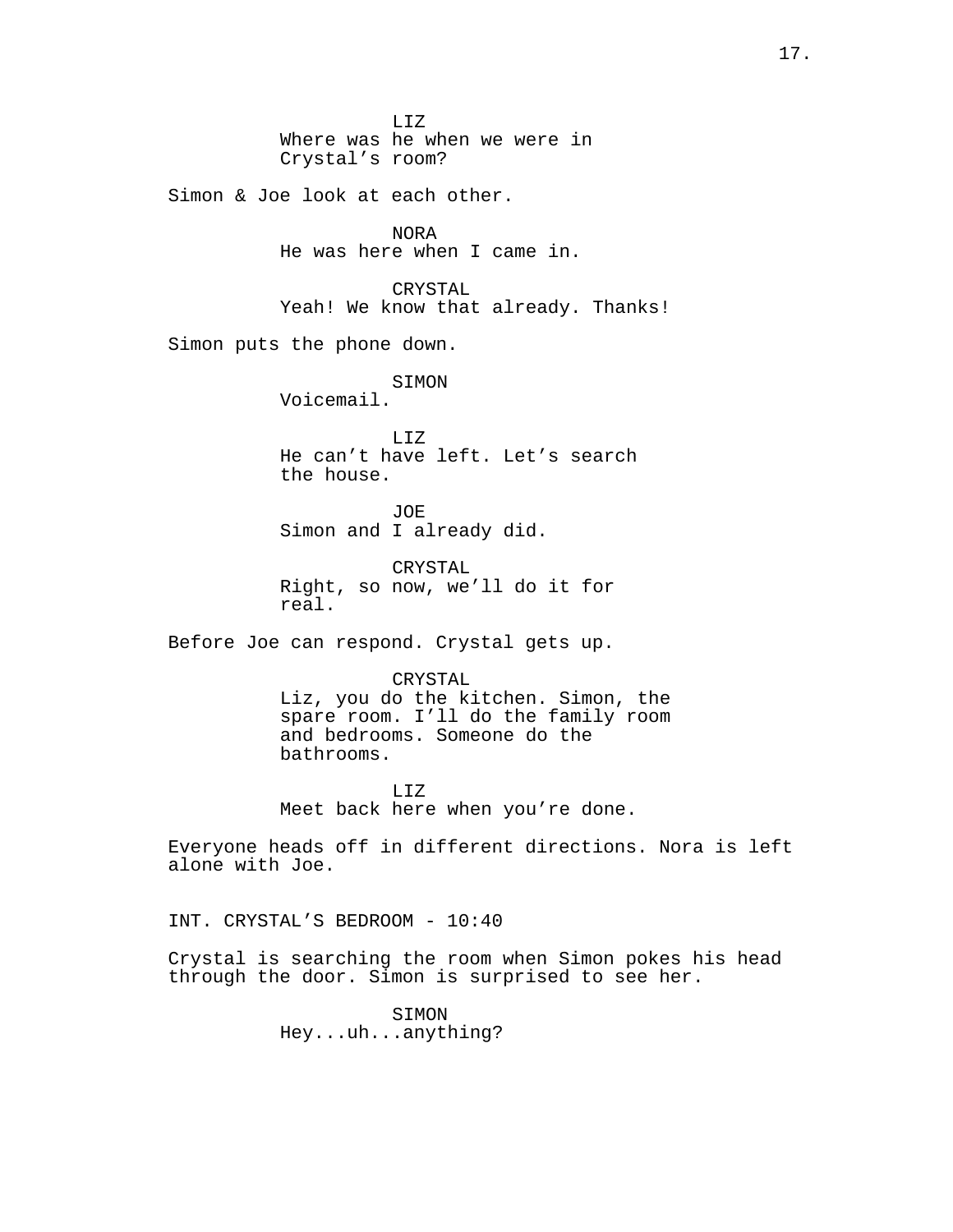CRYSTAL

No, you?

SIMON

Nothing.

Simon leans against the wall.

SIMON You doing ok?

CRYSTAL (sighs) Yeah, it's just hard.

SIMON Want a hug?

### CRYSTAL

Yeah.

Crystal goes to Simon and they hug. They keep hugging. Crystal tries to pull away, but Simon pulls her back in. Simon pats her hips.

### CRYSTAL

Ok.

They finally break apart.

SIMON

Ok.

Simon quickly leaves the room.

Crystal looks confused before resuming her search.

INT. LIVING ROOM - 10:45

Crystal passes Nora in the living room on her way to the family room. Nora is on the phone.

> NORA Pick up pick up pick up.

Crystal gives Nora a suspicious look.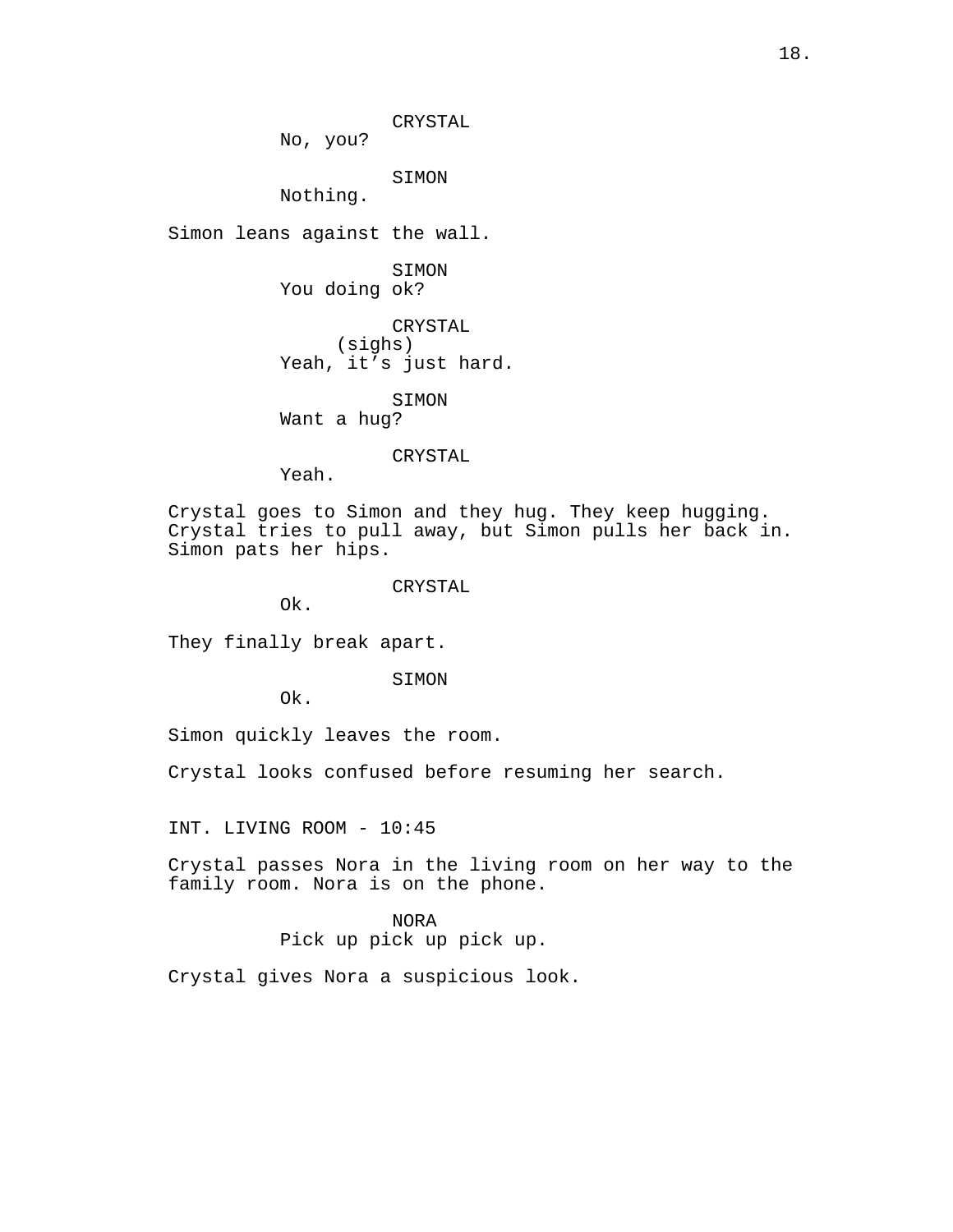Joe exits the family room into the kitchen. Crystal angrily slams down a chair when Nora enters.

Without saying a word, Crystal steps back into the kitchen and closes the door behind her.

### INT. LIVING ROOM-MIDNIGHT

Everyone is sitting in silence. No one really wants to look at each other.

INT. FAMILY ROOM - 11:15

Joe is pacing. Crystal sits on the couch. Liz stands guard by the door. Both sliding doors are closed. Nora and Simon are noticeably absent.

> LIZ Guys, wait, what about Charley? Did we find anything when we searched?

Liz looks at Crystal.

# CRYSTAL

Nothing.

JOE

Same.

CRYSTAL Could he have gone outside?

JOE We looked there earlier. He wouldn't have gone out in this.

LIZ The storm has only gotten worse.

CRYSTAL Wait, is his bike still here?

JOE I don't know. I didn't check the garage. Did anyone?

LIZ

No.